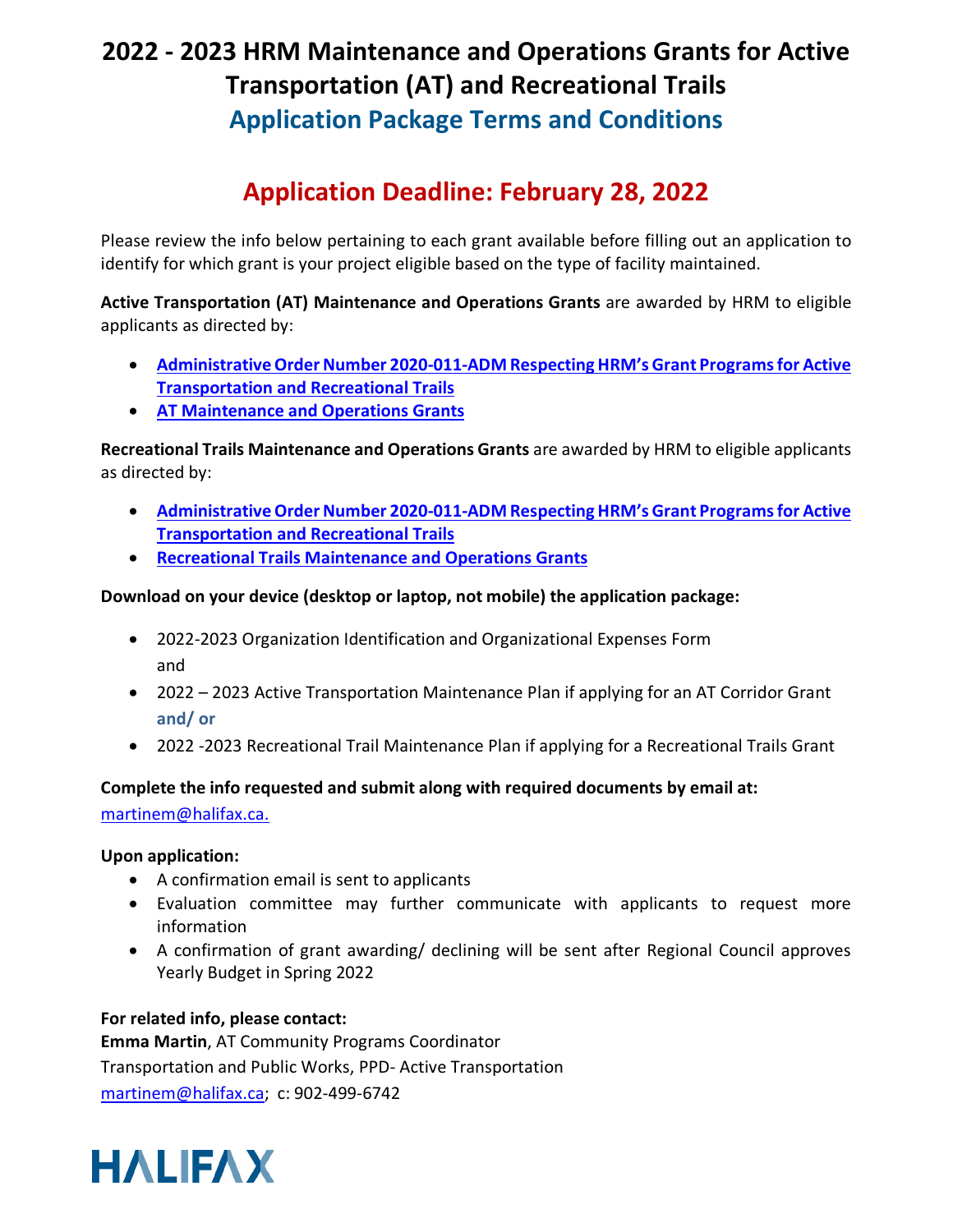## **2022 - 2023 HRM Maintenance and Operations Grants for Active Transportation (AT) and Recreational Trails**

### **2022-2023 Organization Identification and Organizational Expenses Form**

**Fill out only one form, regardless of the number of facilities maintained and/or type of grants applied for.** 

1. Name, Mailing Address, Email, Website

### 2. Latest AGM date:

3. Latest renewal with Registry of Joint Stocks Companies:

4. Chair(s), Treasurer and others authorized to sign agreements: Name, Phone and Email

- 5. Amount requested from HRM -up to \$2,000 of overall organizational expenses:
- 6. Please **mark all that apply** as part of your organizational expenses for 2022-2023 directly related to maintenance projects.

☐Trail Insurance (including Commercial G/L, Volunteers)

☐Membership Dues (including RSJC, NS Trails, HRTA)

 $\Box$ Travel – Local (for meetings related to maintenance)

☐Computer Software/License (including mapping, website)

☐Office expenses (including office rental, PO Box rental)

 $\Box$ Training (relevant to trail maintenance/stewardship/ first aid)